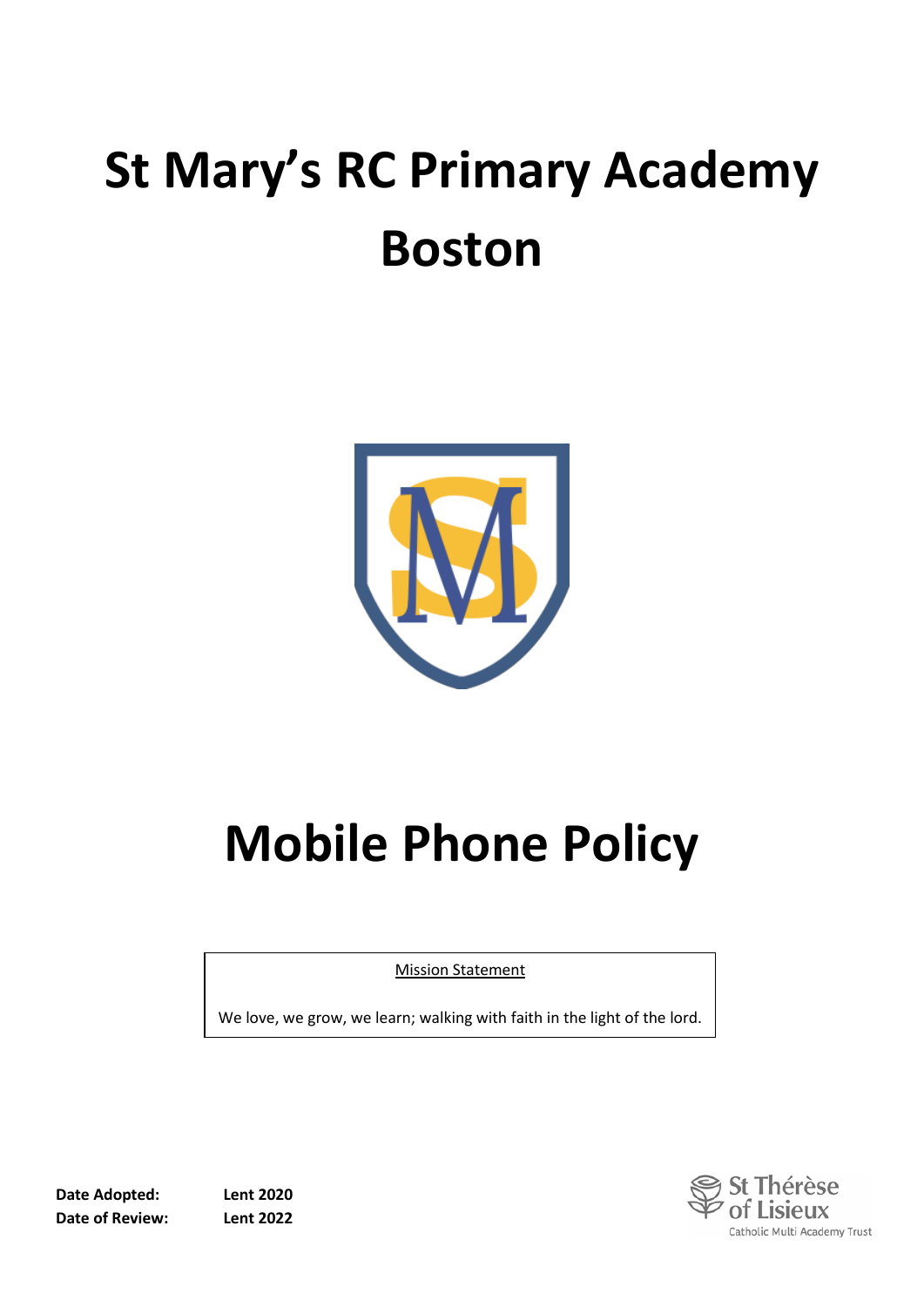#### **Introduction**

St Mary's RC Primary Academy Boston is committed to ensuring the safety of its pupils. We recognise the importance of Mobile Phones in school for communication purposes, but are aware that casual or inappropriate use of Mobile Phones in school could pose a risk to pupils and adults.

This policy applies to all staff, volunteers and visitors.

Please note that for the purpose of this policy the term 'Mobile Phone' also covers any electronic device with the capacity to be used as a form of communication, either through the device itself or any applications stored in the device.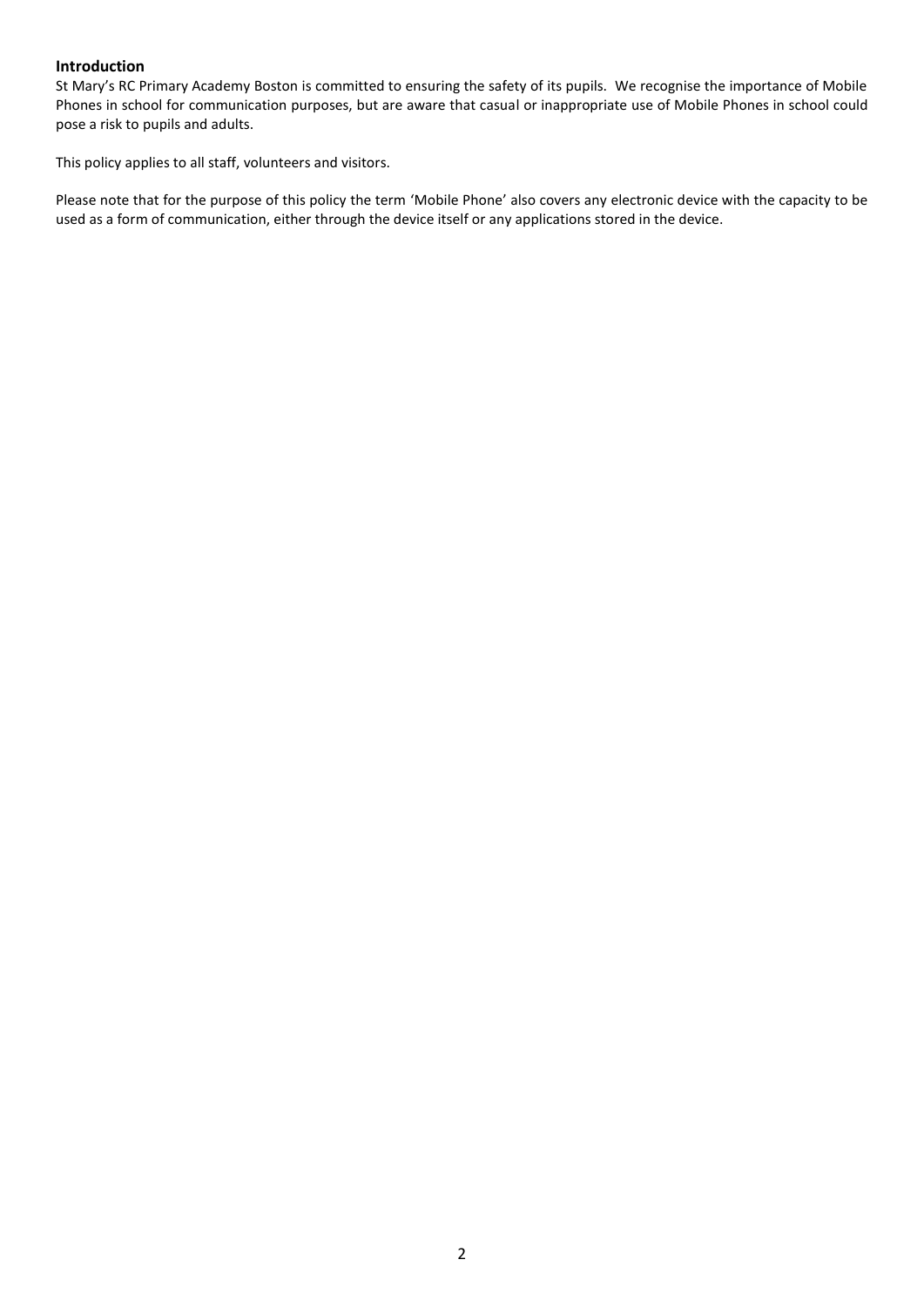## **Staff Personal Mobile Phones**

Staff will not use personal mobile phones while working. This protects staff from being distracted from their work from allegations of inappropriate use. Phones must be kept out of sight of pupils and should be on silent so that they cannot be heard by the pupils.

### **Usage**

When staff have a break during their working hours, they may use their Mobile Phone but only in areas where pupils are not present; such as the Staffroom.

In an emergency, staff needing to make a personal call during a lesson or whilst on duty should first obtain agreement from their Line Manager, ensuring that adequate cover has been put in place and that the phone call is made in an area not used by pupils.

A personal Mobile Phone may be taken on any educational visits or outings in accordance with the following guidance. The school recognises that the use of Mobile Phones on educational visits can be beneficial in ensuring safety for all members of the school party. However, it is important that the following guidance is adhered to in order to keep pupils safe and protect staff and volunteers from accusations of inappropriate use:

- Members of staff and volunteers may carry their personal Mobile phones within the following guidelines
	- Mobile Phones should only be used to contact other staff members or volunteers on the visit, the school or the emergency services. If possible these calls should be made away from the pupils.
	- Personal Mobile Phones should not be used for any purpose other than school business for the duration of the visit. This means that personal calls or texts should not be made or accepted. On residential visits this will apply while the member of staff/volunteer is on duty. Staff and volunteers should ensure that their next of kin are provided with the school telephone number so that in an emergency the school is contacted and will make contact with the relevant person.
	- If it becomes necessary for a member of staff or volunteer to make a personal call or text another staff member should be informed and take responsibility for the pupils whilst this is being carried out, away from the sight and sound of any pupils.
	- Mobile phones should not be used under any circumstances to take photographs or videos of pupils. Volunteers are acting as staff members for the duration of the visit and therefore must not take photos or videos of any pupils, including their own child, using a Mobile Phone or any other Mobile Device, e.g. personal cameras or iPads, without permission from a staff member. Volunteers may be asked to take photographs of pupils using a school camera or iPad, which must be returned to a staff member at the end of the visit.
	- Staff members may ask volunteers to provide them with their mobile phone number for the duration of the trip so that they can be contacted in case of an emergency. It is the staff member's responsibility that these Phone numbers are not held on any mobile device or in any written form after the end of the visit.
	- It is advised that if a staff member is using their Mobile Phone, that if they need to contact anyone during the visit they pre dial 141 (some Mobile providers use a different prefix – staff are advised to check this with their provider) before the number so that their personal phone number is protected.
- Appendix 1 provides guidance for volunteers on educational visits

Camera or video functions on personal Mobile Phones must not be used in the school by staff to take images of pupils under any circumstances.

Staff should not be required to make work calls on their own Phones, either Mobile or Landline, however if this should be necessary then they are advised to use the prefix 141 before dialling the number to ensure their own number is protected.

Failure by staff to comply with the Mobile Phone policy guidelines could result in disciplinary action.

#### **Emergencies**

Staff must give the School's telephone number, 01205 362092, to anyone who would need to contact them in case of an emergency during the school working hours, 9am – 3.30pm.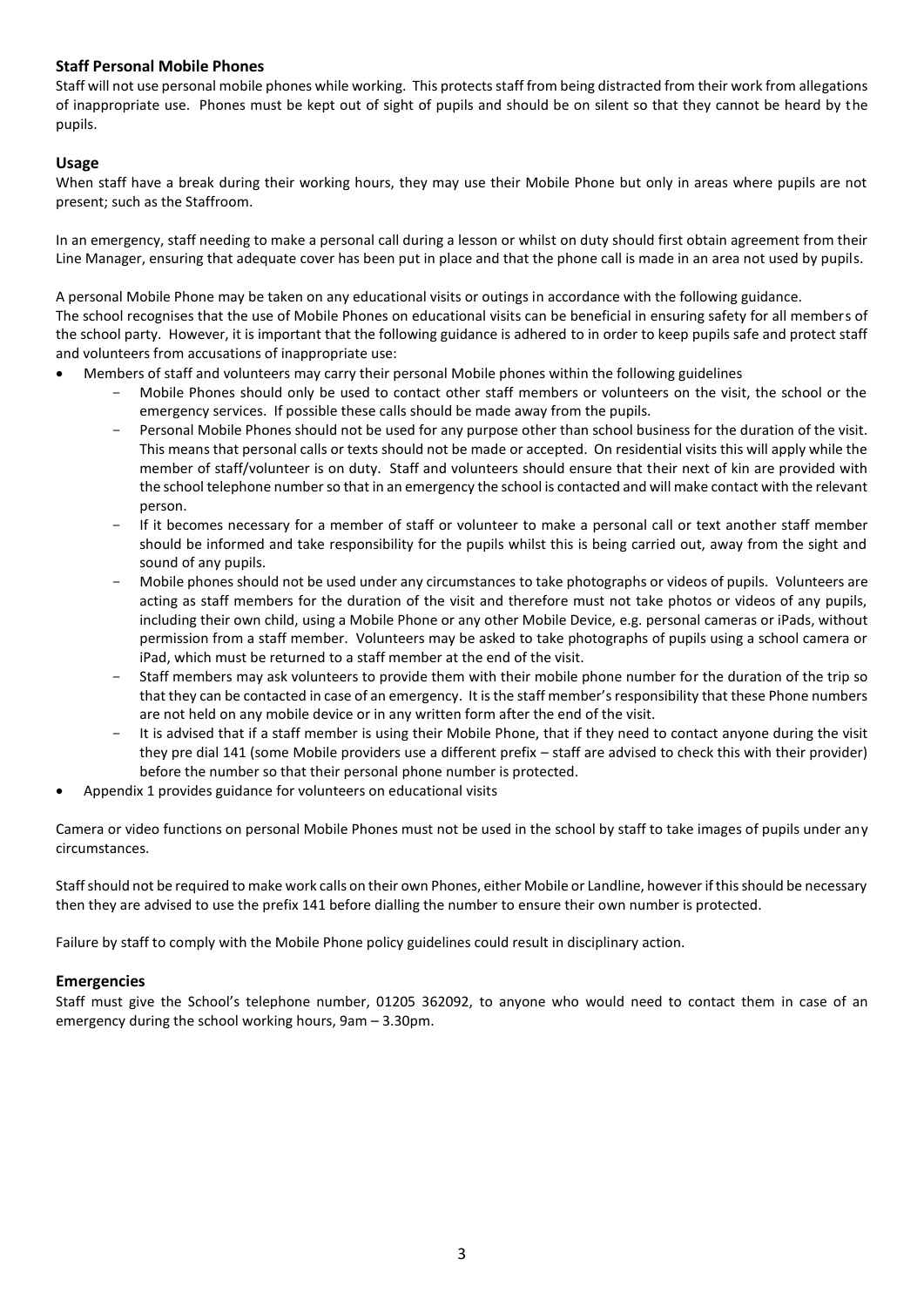#### **Misuse**

It is recognised that it is the enhanced functions of many Mobile Phones that cause the most concern, and which are most susceptible to misuse. Misuse includes the taking of indecent images, exploitation and bullying. It is also recognised that Mobile Phones can cause unnecessary distraction during the working day and can be intrusive when used in the company of others.

When Mobile Phones are misused it can impact on an individual's dignity, privacy and right to confidentiality. Such concerns are not exclusive to children and young people; hence there is a duty to protect the needs and vulnerabilities of all.

It is appreciated that it can be very difficult to detect when such devices are present or being used, partially in relation to enhanced functions, such as cameras. The use of all Mobile Phones is therefore limited, regardless of their capabilities. The aim is to avoid distraction and disruption of the working day, and to minimise opportunities for any individual to make any covert images or misuse functions in any other way.

#### **Pupils**

The school recognises that pupils who walk to and from school without an accompanying adult may carry a Mobile Phone for safety. In these cases, pupils may bring a Mobile Phone onto the school premises but must hand over to their Class Teacher at the start of the day, and collect it at the end of the school day.

Parents/Carers should be aware that whilst there are obvious benefits to pupils having a Mobile phone in terms of personal safety there are also some associate risks such as potential theft, bullying and inappropriate contact, including grooming by unsuitable persons. We would also like to alert Parents/Carers to the risks that using a Mobile Phone whilst walking to and from school, the pupil who are concentrating on their phone can have reduced general safety awareness which may result in road accidents and/or injury if a pupil is not paying attention to their surroundings.

Mobile phones will be kept safely in a locked cupboard. Whilst the school will take every reasonable care, it accepts no responsibility whatsoever for theft, loss, damage or health effects (potential or actual) relating to Mobile Phones. It is the responsibility of parents to ensure Mobile Phones are properly insured. It is recommended that pupil's phones are security marked and password protected.

Pupils are not allowed to bring Mobile Phones into any other areas of the school. They must be turned off when they enter the school gate and remain off until they leave.

Any Mobile Phones discovered to have been brought into the school and not handed in will be confiscated immediately. Parents/Carers will be asked to collect the Mobile Phone from the school office.

Pupils are not allowed to carry their Mobile Phones on any educational visits.

If a member of staff has any suspicion that a Mobile Phone brought into school by a pupil has unsuitable material stored on it, the pupil will be required to hand over the phone immediately to a member of staff and Parents/Carers will be asked to collect it from a member of SLT. In circumstances where there is a suspicion that the material on the Mobile Phone may provide evidence relating to a criminal offence the phone will be handed over to the Headteacher for further investigation and the Parent/Carer will be asked to collect it from them.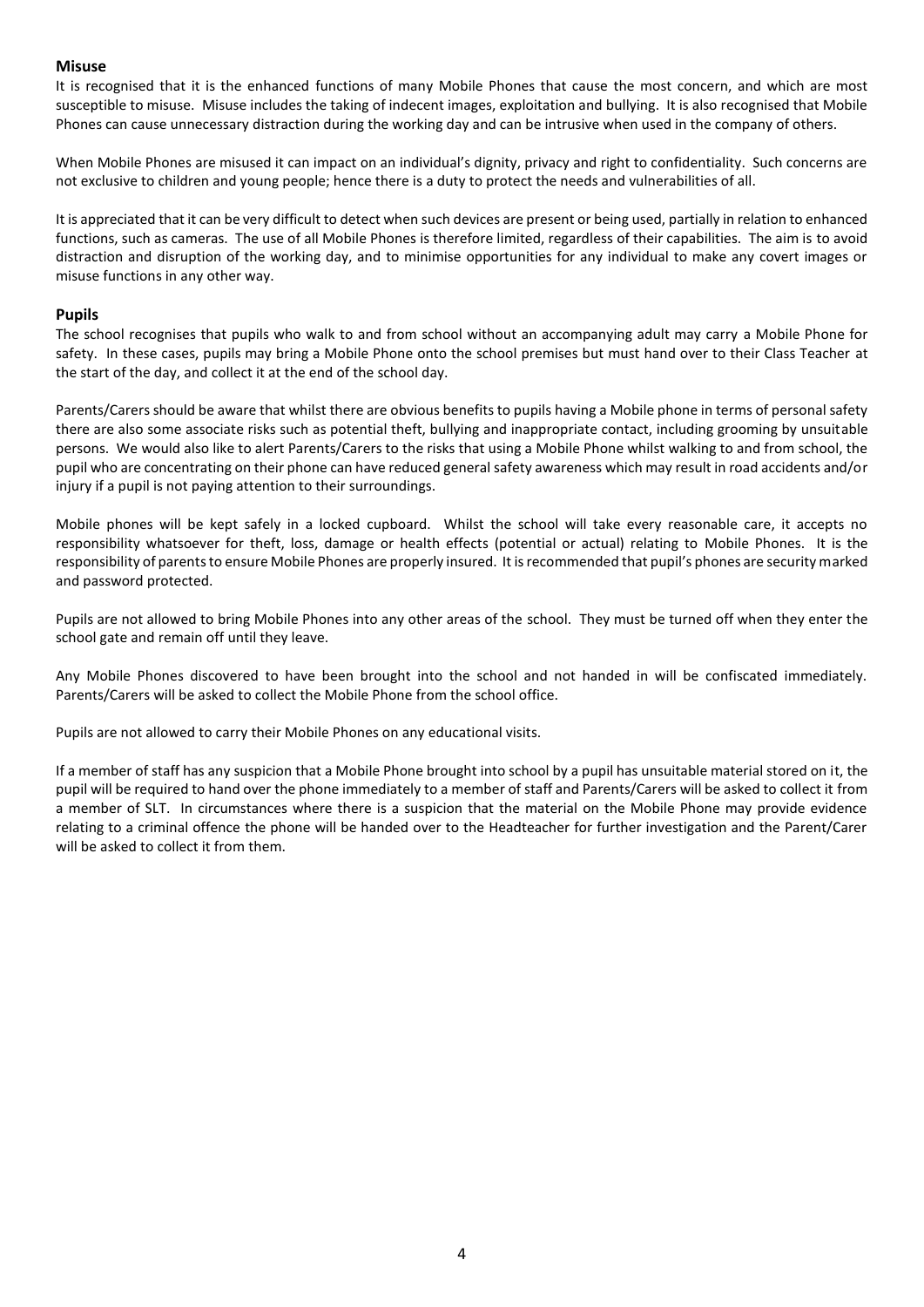#### **Visitors, Parents and Carers**

It is recognised that many Parents/Carers use their Mobile Phones as a camera/video device to record their child in special performances in school e.g. class productions, assemblies etc. On these occasions the use of a Mobile Phone will be permitted for photography/videoing only; a member of staff will always remind Parents/Carers before a performance that images should only be taken if they include their own child and that the use of these images is for their own personal use and must not be uploaded for any internet use, including Facebook, Twitter or any other social networking sites or used in any other form of publication unless they are solely of their own child.

St Mary's recognises that pupils may inadvertently be included in photographs by another parent; the school, therefore, is obliged to warn parents the legal and safeguarding risks of publishing such photographs on any platform.

The placing of photographs of children on social media is dangerous and parents may be in breach of the Data Protection Act if they upload photos of other pupils without the explicit consent of that pupil's parents.

Signed ……………………………………………….………………. Date ………………………………… Chair of Governors